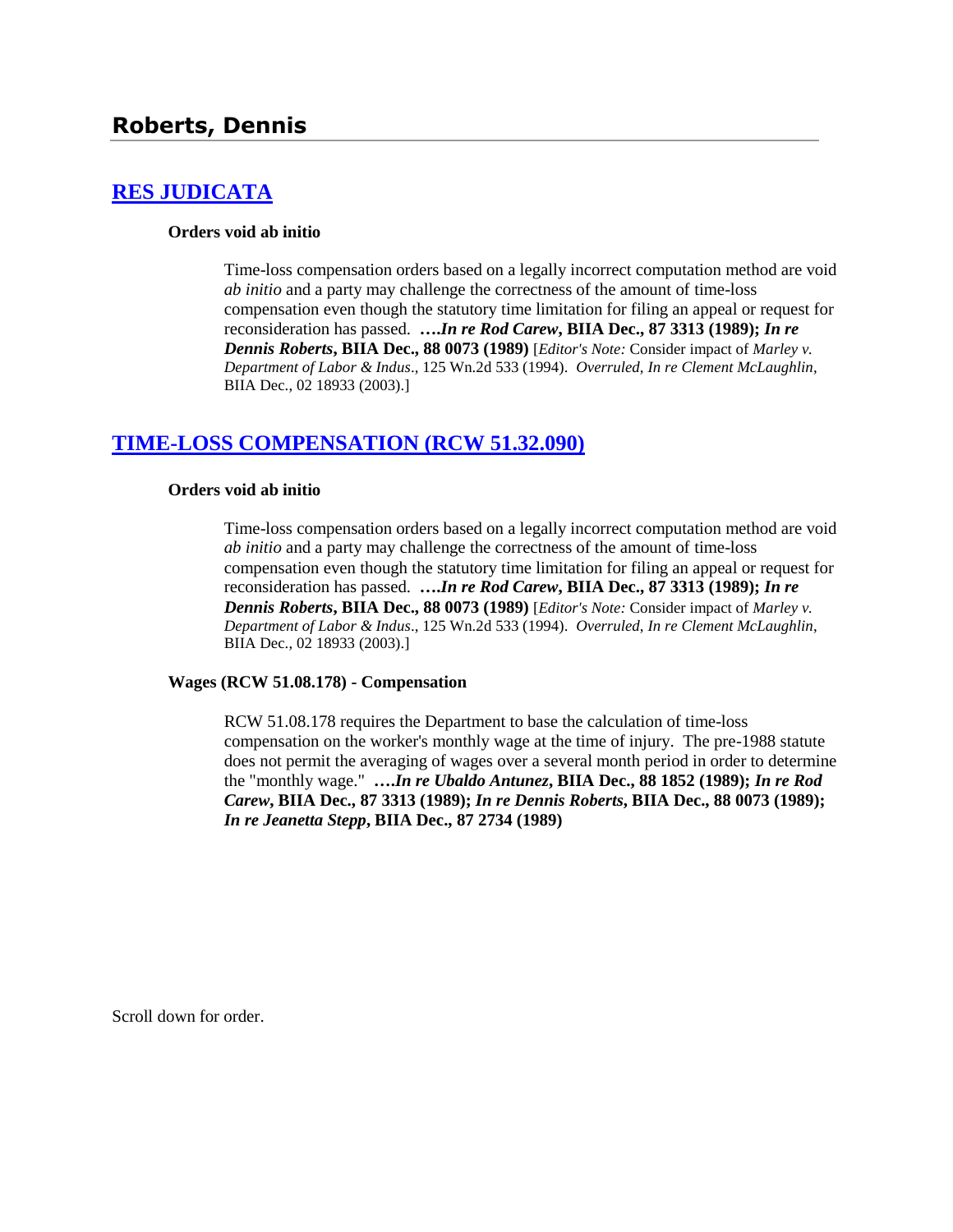#### **BEFORE THE BOARD OF INDUSTRIAL INSURANCE APPEALS STATE OF WASHINGTON**

**)**

#### **IN RE: DENNIS G. ROBERTS ) DOCKET NO. 88 0073**

**CLAIM NO. J-636345 ) DECISION AND ORDER**

APPEARANCES:

Claimant, Dennis G. Roberts, by Springer, Norman & Workman, per Leonard Workman

Employer, Grant L. McLaughlin, **None** 

Department of Labor and Industries, by The Attorney General, per Kathryn Eims and Art DeBusschere, Assistants and Steve LaVergne, Paralegal

This is an appeal filed by the claimant, Dennis G. Roberts, on January 7, 1988 from an order of the Department of Labor and Industries dated December 14, 1987. The order adhered to the provisions of an order dated September 18, 1987, which made two semi-monthly time-loss compensation payments for a period beginning October 4, 1987; it listed payment dates of October 18, 1987 and November 3, 1987 and an amount to be paid on each date of \$174.35. **REVERSED AND REMANDED**.

## **DECISION**

Pursuant to RCW 51.52.104 and RCW 51.52.106, this matter is before the Board for review and decision on a timely Petition for Review filed by the Department of Labor and Industries to a Proposed Decision and Order issued on October 28, 1988 in which the Department order dated December 14, 1987 was reversed and the matter was remanded to the Department to recompute the rate of time-loss compensation for the period beginning August 1, 1985 and ending December 14, 1987, in accordance with the calculations set forth in Exhibit No. 8.

The Board has reviewed the evidentiary rulings in the record of proceedings and finds that no prejudicial error was committed and said rulings are hereby affirmed.

The claimant's notice of appeal challenged the rate of time-loss compensation as reflected "by the order of September 18, 1987, and prior orders" in Claim No. J-636345 for the industrial injury of July 31, 1985. Claimant sought recalculation of the time-loss compensation rate and payment of both past due and future time-loss compensation at the correct rate.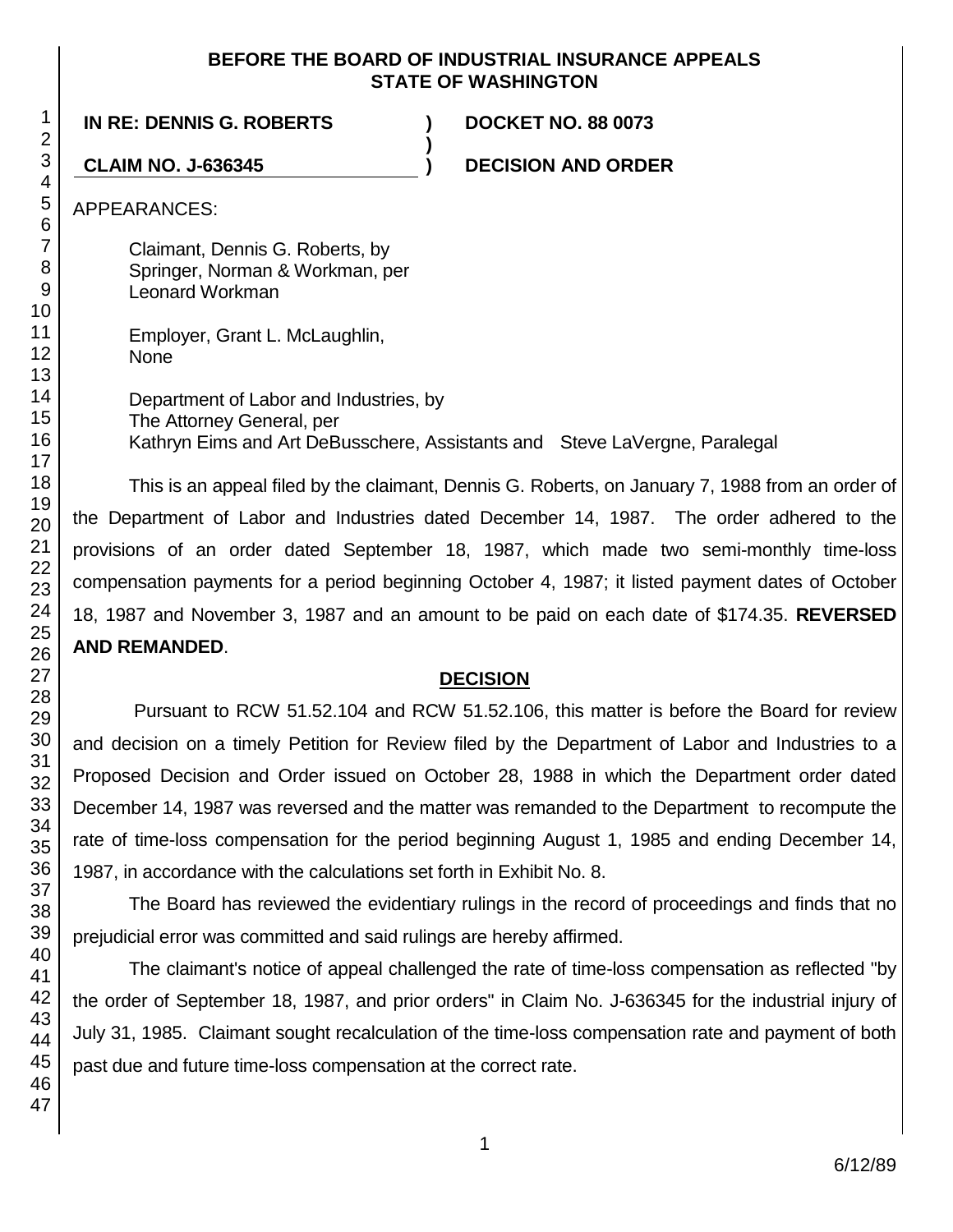The underlying facts from which this controversy arose were largely undisputed. The claimant, Dennis G. Roberts, sustained a back injury during the course of his employment on May 16, 1983, which gave rise to industrial insurance Claim No. J-263629. Because of that injury, Mr. Roberts was not physically capable of returning to his previous employment and the Department placed him in a vocational rehabilitation program. By May 1, 1985 he had successfully completed the vocational retraining, and began working under the continued guidance of the vocational rehabilitation program with McLaughlin Dairy. A "Progress Report", contained in the Department file and admitted into the record as Exhibit No. 9, memorializes the understanding of employment. It stated that effective May 1, 1985 Mr. Roberts would work as a milker for the dairy 25 to 30 hours per week and receive \$4.00 per hour. The number of hours of work could increase. Claimant testified that he understood he was to work four hours per day but that he also worked double shifts at various times. Claimant's testimony and the employer's payroll records, Exhibit No. 4, reveal that he was paid once in May, twice in June, three times in July, and once in August. The number of hours worked fluctuated for each recorded period of employment. Claimant worked from May 1, 1985 to July 31, 1985, when he sustained another industrial injury to his back and discontinued his employment.

As a result of the claim based upon the July 31, 1985 injury (Claim No. J-636345), the Department has paid time-loss compensation since August 1, 1985. Though time-loss compensation began immediately after the July 31, 1985 injury, the Department's first determinative order paying time-loss compensation was dated February 12, 1986. Exhibit No. 5 indicates how the Department established the time-loss compensation rate. The Department took the gross earnings of \$1,456.00, as reported by claimant, from April 30, 1985 through July 31, 1985 and divided this amount by the number of months worked (three). The Department averaged the gross monthly wage to be \$485.33. This amount was reduced by a multiplier of 69% to reflect that the claimant was married, with two children. The monthly time- loss compensation base rate was established at \$334.88, subject to cost of living increases. Apparently further determinative time-loss compensation orders were issued using this base rate, although the next time-loss compensation order referred to in the record was issued on September 18, 1987. See Exhibit No. 1 The record does not reflect any protest or appeal by Mr. Roberts from the February 12, 1986 Department order, nor does the record indicate the contents of that order, other than that it paid time-loss compensation from December 16, 1985 through February 15, 1986.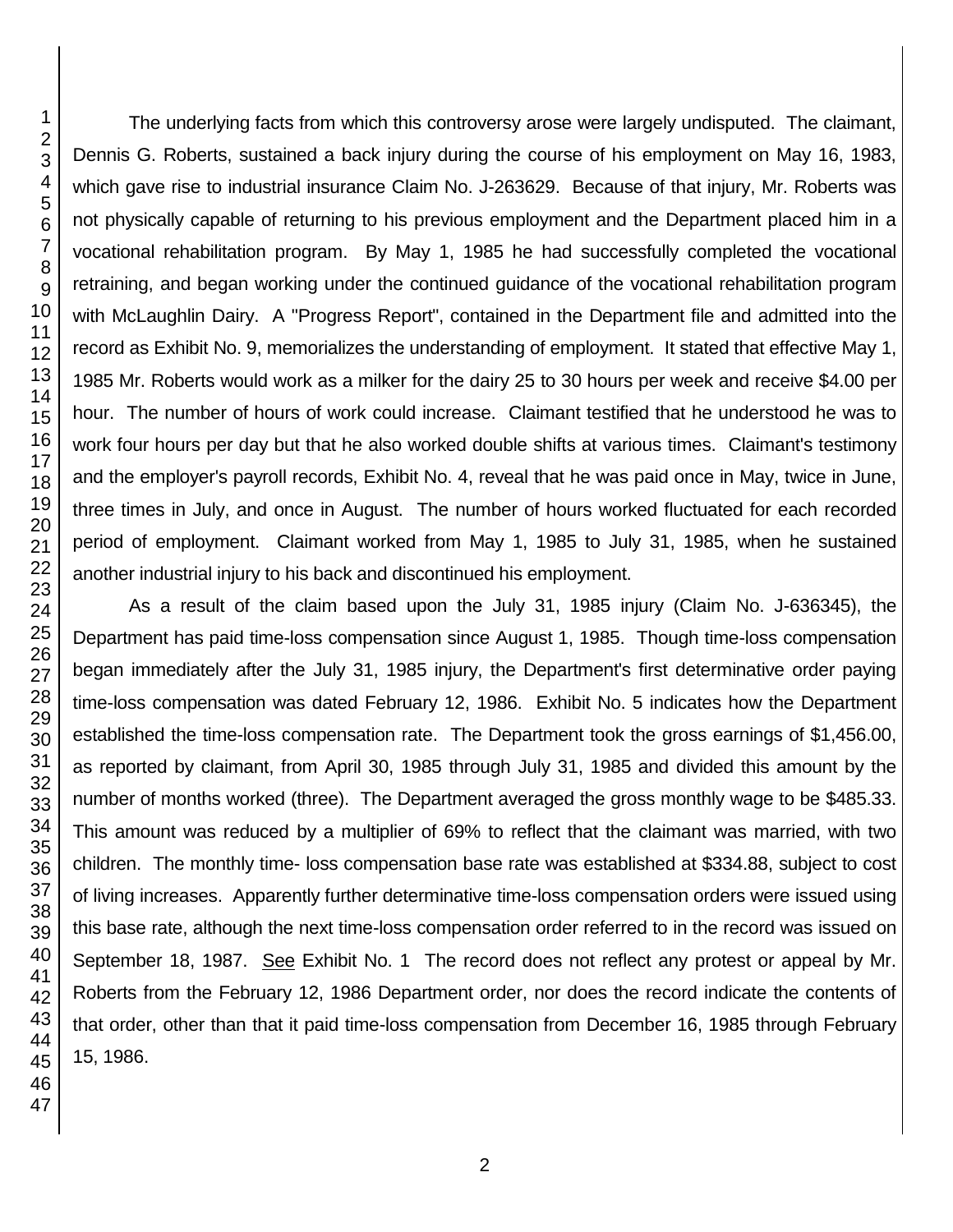On September 16, 1987, the Department entered an order stating that "full time-loss compensation for the period from 8-4-87 to 9-18-87 in the amount of \$538.65" was paid "by Order and Notice dated 8-14-87 - 9-14-87 (sic) based on conjugal status of married with 2 dependents". The Department order determined that one of the dependents had turned 18 on July 29, 1987, and demanded a refund of an overpayment of \$15.62 as a result of a recalculation of the time-loss compensation reflecting a reduction in the number of dependents to one. This order was protested by the claimant in a timely manner on November 9, 1987. On September 18, 1987 the Department entered a time-loss compensation order paying time-loss compensation at the reduced rate, apparently reflecting one, as opposed to two, dependent children. It provided two semi-monthly time-loss compensation payments for a period commencing October 4, 1987, listing payment dates of October 18, 1987 and November 3, 1987, and amounts of \$174.35 to be paid on each date. Mr. Roberts filed an appeal from this order on November 16, 1987. In an order dated November 25, 1987, the Department held the September 18, 1987 order in abeyance pending further investigation. The Board thereupon returned the case to the Department.

In an order dated December 4, 1987, the Department set aside and held for naught the September 16, 1987 and September 18, 1987 orders, stating that a further determinative order addressing the issue of entitlement to loss of earning power would be entered after additional information could be obtained. On December 14, 1987 the Department entered an order stating its September 18, 1987 order was affirmed. Claimant filed this appeal from that order.

Both the December 4, 1987 and December 14, 1987 orders present some ambiguity with respect to the scope of the investigation the Department initiated. Claimant protested both the September 16, 1987 and the September 18, 1987 Department orders in a timely fashion. However, while the December 4, 1987 Department order set aside both the September 16, 1987 and September 18, 1987 Department orders, the December 14, 1987 Department order affirmed only the September 18, 1987 Department order. Nonetheless, despite the failure of the December 14, 1987 order to explicitly mention the September 16, 1987 order, the affirmance of that order is implicit in the terms of the December 14, 1987 order, since payment of time-loss compensation was apparently directed at a rate utilizing the reduced dependency multiplier. Therefore, in the present appeal from the December 14, 1987 order, the Board may hear claimant's challenge with respect to the proper dependency multiplier to be applied in the time-loss compensation calculation.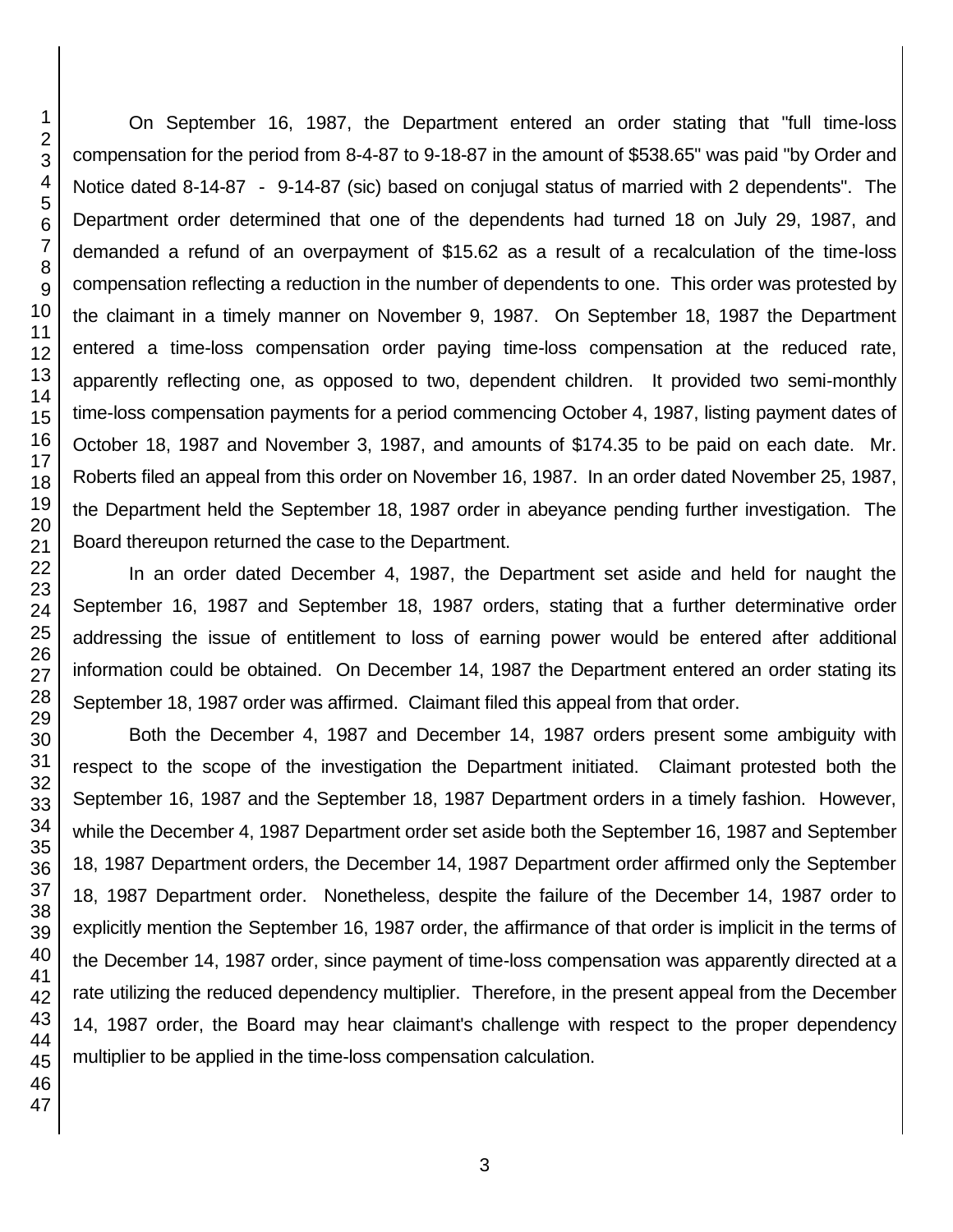Additionally, during the pendency of this appeal, Mr. Roberts disputed the sufficiency of the time-loss compensation entitlement based upon a claim for loss of earning power compensation, concededly caused by his 1983 industrial injury. That question, unlike that of the dependency multiplier, remains before the Department in its adjudication of a separate claim, J-263629. It may not be decided by the Board under this appeal, which is based exclusively upon the 1985 injury, Claim No. J-636345. Our Industrial Appeals Judge correctly concluded that any loss of earning power which the claimant may have sustained was not based upon the July 31, 1985 industrial injury and correctly indicated that the loss of earning power issue could not be adjudicated under the present claim or in this appeal. We do wish to direct the parties' attention to our prior decision in In re Lloyd J. Larson, BIIA Dec., 86 0479 (1988), for further guidance on the loss of earning power issue.

The subject matter over which we do have jurisdiction is determined by the Department order and the notice of appeal. RCW 51.52.050, .060 and .070; Lenk v. Department of Labor and Industries, 3 Wn. App. 977 (1970). Though Mr. Roberts appealed a single time-loss compensation order dated December 14, 1987, he is disputing the rate calculation upon which it was based and requesting relief which extends over the entire period time-loss compensation had been paid, beginning August 1, 1985. Mr. Roberts does not suggest, however, that he filed protests or appeals from time-loss compensation orders previous to the one subject to this appeal. Generally, Department orders prior to its December 14, 1987 order are res judicata determinations with respect to all issues specifically addressed by the order, unless an appeal or protest and request for reconsideration is filed within sixty days of the order's communication. RCW 51.52.050 and .060; "Perry v. Department of Labor and Industries, 48 Wn.2d 205 (1956); Kuhnle v. Department of Labor and Industries, 15 Wn.2d 427 (1942); King v. Department of Labor and Industries, 12 Wn. App. 1 (1974). Nevertheless, when an order is void, no appeal or request for reconsideration is necessary, and the statute of limitations will not apply. Likewise, a void order will not become res judicata in effect. Booth v. Department of Labor and Industries, 189 Wash. 201 (1937).

In this instance, all Department time-loss orders must conform to the statutory method of computation found in RCW 51.08.178, and each may be reviewed to determine statutory conformity. While our Industrial Appeals Judge observed that the governing statute was amended by Laws of 1988, ch. 161, ] 12, p. 698-699, he incorrectly determined those amendments are retroactive and applicable to the facts in this case. The rights of parties, with limited exceptions, are governed by the law in effect at the time the industrial injury occurred. Department of Labor and Industries v. Moser,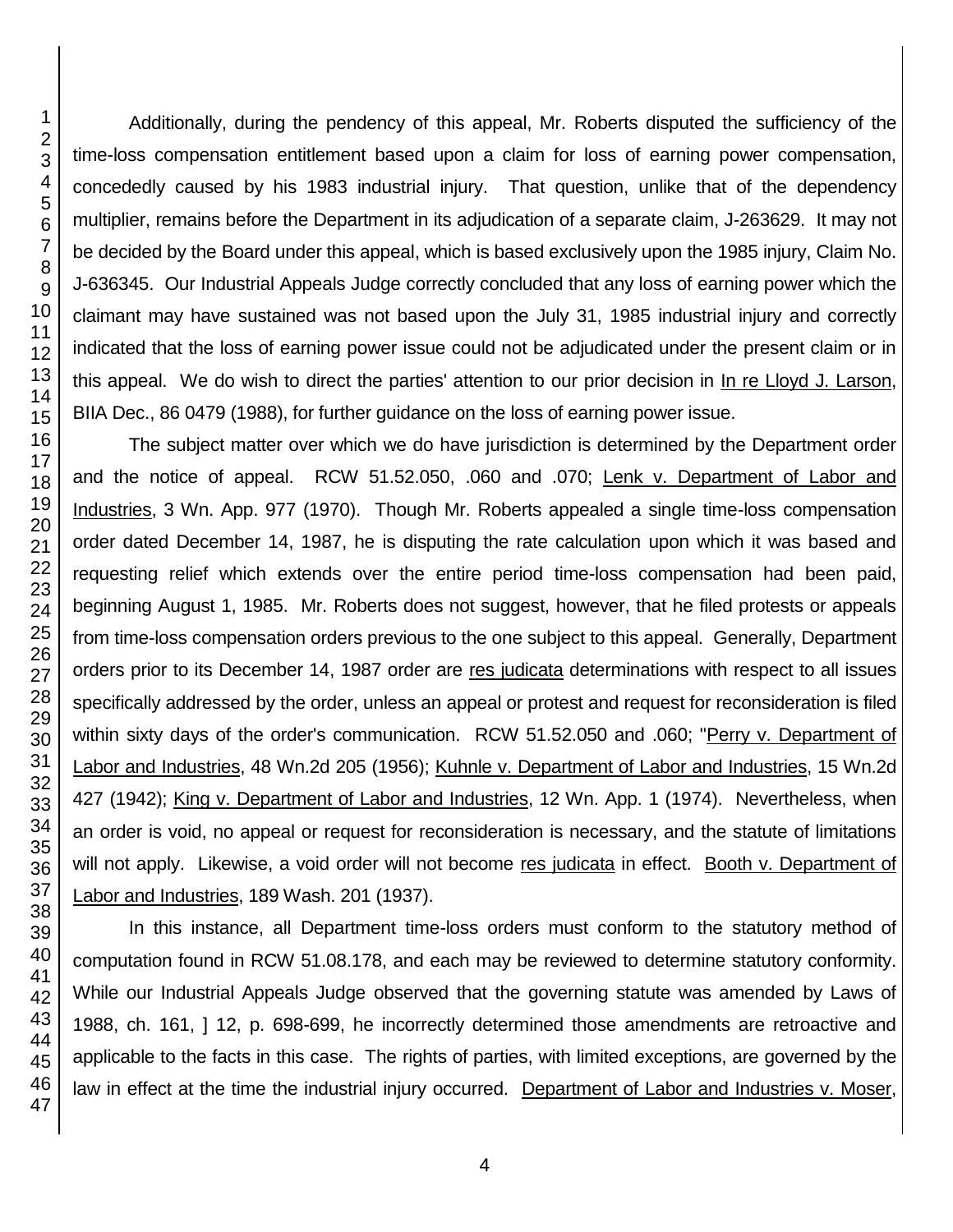35 Wn. App. 204 (1983). Similarly, a newly enacted statute will operate prospectively unless the legislative intent for retroactivity is clear and unequivocal. Bodine v. Department of Labor and Industries, 29 Wn.2d 879 (1948). The 1988 amendments to RCW 51.08.178 do not expressly state, nor do they contain language which necessarily implies, retroactive application. Other exceptions to prospectivity are found when a statutory amendment relates to practice, procedure, or remedies. However, the interests affected by the 1988 amendments are substantive. They involve the worker's right to compensation benefits and the Department's financial obligations to pay those benefits.

A final exception applies if the 1988 amendments are "clarifying" legislation. Overton v. Economic Assistance Authority, 96 Wn.2d 552(1981). However, the statute prior to the amendments was not ambiguous, it was explicit and straightforward. Indeed, the amendments were requested by the Department because the statute was not susceptible to the averaging computation the Department wished to utilize when determining time-loss compensation in cases where a worker's monthly wages were not fixed. It follows, then, that no exception to the rule of prospective effect operates in this case to cause a retroactive application of the 1988 amendments to RCW 51.08.178.

RCW 51.08.178, as it existed at the time of the claimant's 1985 injury, stated in pertinent part:

. . . (1) For the purposes of this title, the monthly wages the worker was receiving from all employment at the time of injury shall be the basis upon which compensation is computed, unless otherwise provided specifically in the statute concerned. In cases where the worker's wages are not fixed by the month, they shall be determined by multiplying the daily wage the worker was receiving at the time of injury: ...

The statute then listed seven multipliers, depending on the number of days per week the worker was "normally employed." The daily wage to be used in the computation was defined in the statute as "the hourly wage multiplied by the number of hours the worker is normally employed."

Under this statutory scheme, prior to the 1988 amendments, all methods for computing time-loss compensation were based upon the monthly wage at the time of injury. In cases where the worker's wages were not "fixed" by the month, the statute dealineated alternative means for determining monthly wages based on the worker's "normal" employment at the time of injury.

In Mr. Roberts' case, the hours worked and resulting wages were recorded by the employer sporadically, but more often than monthly, and they fluctuated for every time period recorded. There is no indication in the record that his wages were "fixed" by the month, as the term "fixed" is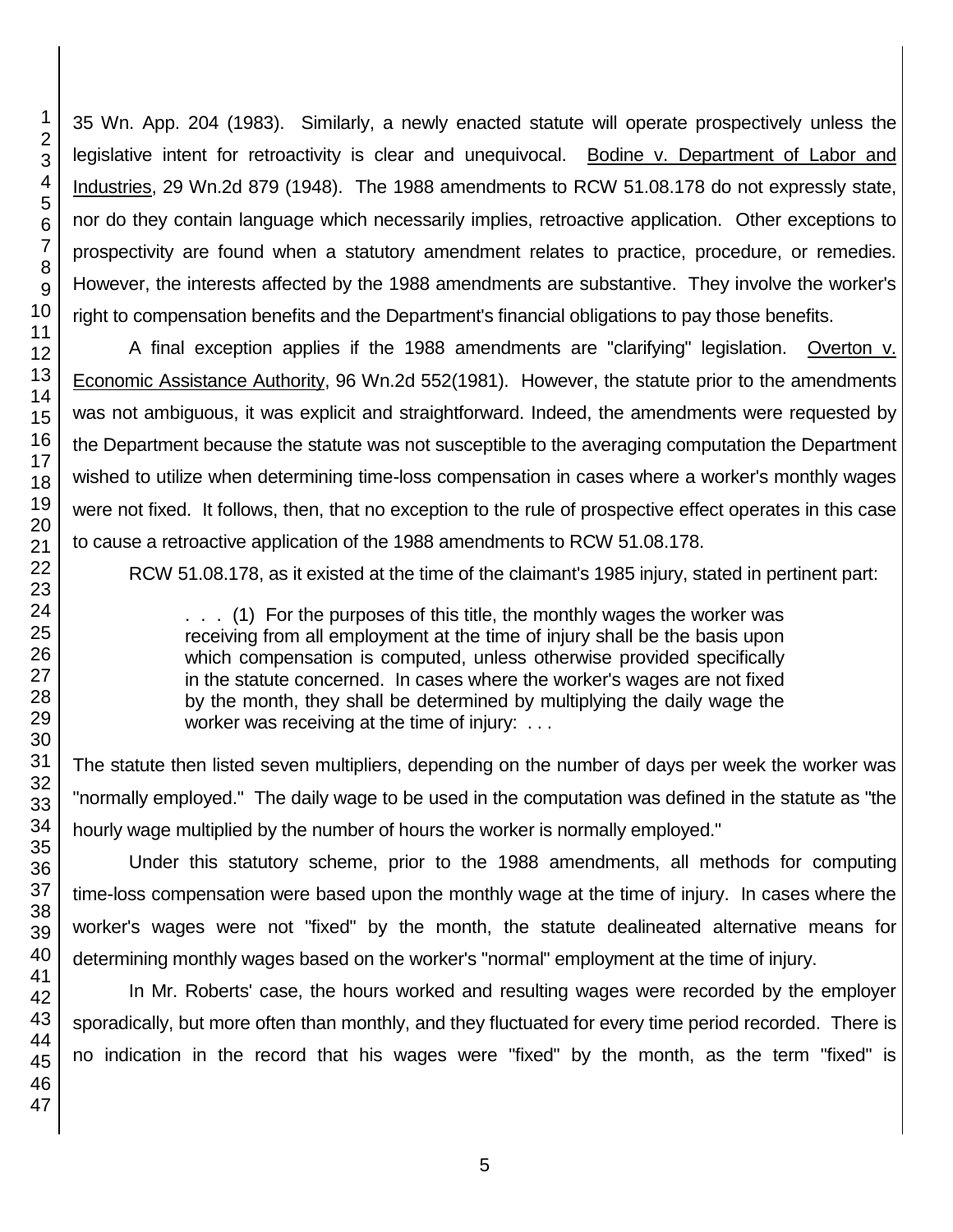contemplated under RCW 51.08.178. Therefore, the preferred statutory method for computing monthly wages at the time of injury is unavailable.

The primary alternative method of calculation appears applicable under the facts of this case. This mathematical formula is based upon determinations of normal monthly employment as existing at the time of injury. Mr. Roberts sustained his injury on July 31, 1985. The best reflection of his normal employment appears to be either his performance during July, the month of injury, or an average of the total hours worked over the three month period, 414 divided by 3 which equals 138. Exhibit No. 8. The payroll record reveals Mr. Roberts worked 136 hours and earned \$554.00 in July 1985. Specifically, it appears to indicate that from July 2nd through the 11th (a ten day period) he worked 44 hours and received \$176.00; from July 12th through the 18th (a seven day period) he worked 40 hours and received \$160.00; from July 19th through the date of injury (a thirteen day period) he worked 52 hours and received \$208.00. Claimant testified that he was to work four hours per day and the understanding of employment listed 25-30 hours of work per week. Tr. 9/19/88 at 22 and Exhibit No. 9. However, claimant also testified that he worked double shifts at various times. Under the statutory formula, the number of days worked in each week and hours per day are necessary to the calculation. Unfortunately, given the obvious fluctuations in the hours of work and the failure of the record to clarify the number of hours per day and days per week worked, we are unable to find sufficient indicators of the hours per day or days per week Mr. Roberts was "normally employed" at the time of injury in July 1985. Without this information, it is not possible for us to arrive at Mr. Roberts' normal daily wage or determine which multiplier reflects the normal days per week worked.

Despite the failure of proof, it is abundantly clear from the testimony of the Department's claim specialist, Ronald L. McClelland, in conjunction with Exhibit No. 5, that the Department attempted to arrive at the monthly wage by averaging claimant's wages over the entire three month period of employment, rather than by following the statutorily prescribed method. The averaging of several months of wages to arrive at the monthly wage used to compute time-loss compensation is without support in the law as it existed at the time of injury. In re Teresa M. Johnson, BIIA Dec., 85 3229 (1987). The only "averaging" possibly permitted by RCW 51.08.178 would be that which is necessary to determine how many days per week or hours per day Mr. Roberts was "normally employed." The Department's initial calculation does not make this attempt; the Department's subsequent calculation in November 1987, as reflected in Exhibit No. 8, at least begins by averaging hours of normal employment, but does not complete the process by determining days per week and hours per day.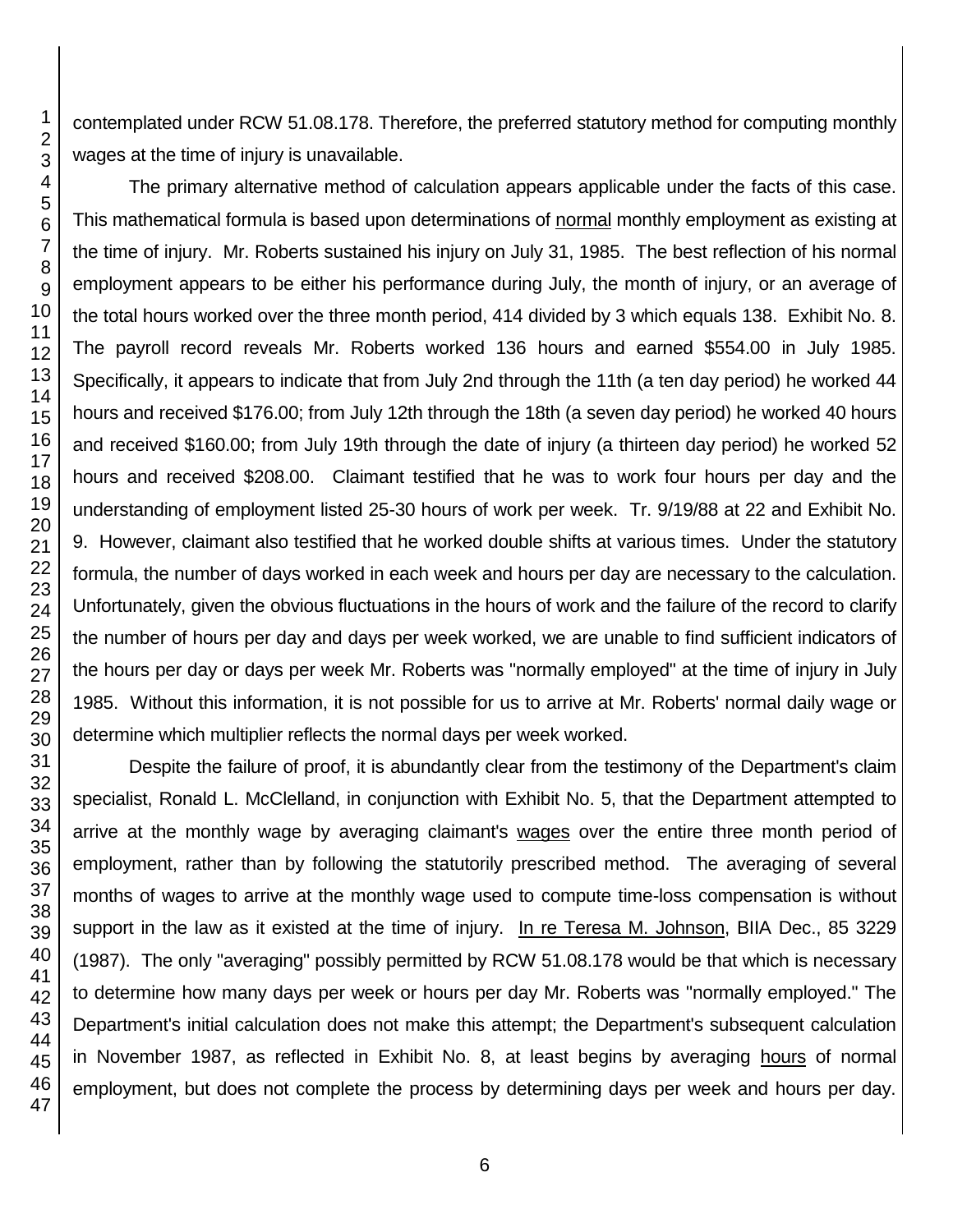Throughout the period in which Mr. Roberts was temporarily totally disabled as a result of his industrial injury, the Department apparently entered orders providing time-loss compensation based upon the calculation evidenced by Exhibit No. 5, which does not comport with the statutory rules of computation. Because the time-loss compensation orders entered in this claim did not comport with the statute, they are void ab initio insofar as they apply a computation method which violates the statutory mandate of RCW 51.08.178. Thus, the claimant was not required to protest and request reconsideration or appeal each of those time-loss compensation orders in the face of the Department's clear legal error which rendered the orders void ab initio as to the computation method. In re Rod Carew, Dckt. No. 87 3313 (January 3, 1989).

Mr. Roberts has also contested the reduction in the dependency multiplier used in the computation of his time-loss compensation. He testified that he had three dependent children, not two, at the time of injury. Tr 9/19/88 at 5. The record indicates that the number of dependents originally utilized by the Department in its calculation was two and later was reduced effective July 29, 1987 to one. The claimant's testimony was not factually rebutted by the Department, indicating that the Department has mistaken the number of claimant's dependent children. This, however, was plainly a mistake of fact, which does not render void any of the orders containing the error, as would an error based upon the violation of the statutory rule for computing time-loss compensation. The mistake can only be corrected upon appeal or protest under the terms of the order giving rise to the error.

On November 9, 1987, Mr. Roberts first questioned this determination when he filed the protest and request for reconsideration of a September 16, 1987 Department order. The order specifically addressed the computation of the time-loss dependency percentage. It recalculated time-loss compensation for a period beginning August 4, 1987. The Department indirectly affirmed its determination in the order under appeal, when it continued time-loss compensation utilizing a single dependent reduction. The Department may correct the error only insofar as it is statutorily empowered to do so. It is authorized to correct the factual error for a period beginning August 4, 1987.

After consideration of the Proposed Decision and Order, the Department's Petition for Review, and the entire record before us, we conclude that the Department has paid Mr. Roberts time-loss compensation by using legally and factually erroneous calculations. Accordingly, the Department order of December 14, 1987 must be reversed and the matter remanded to the Department to determine the number of days per week and hours per day during which claimant was "normally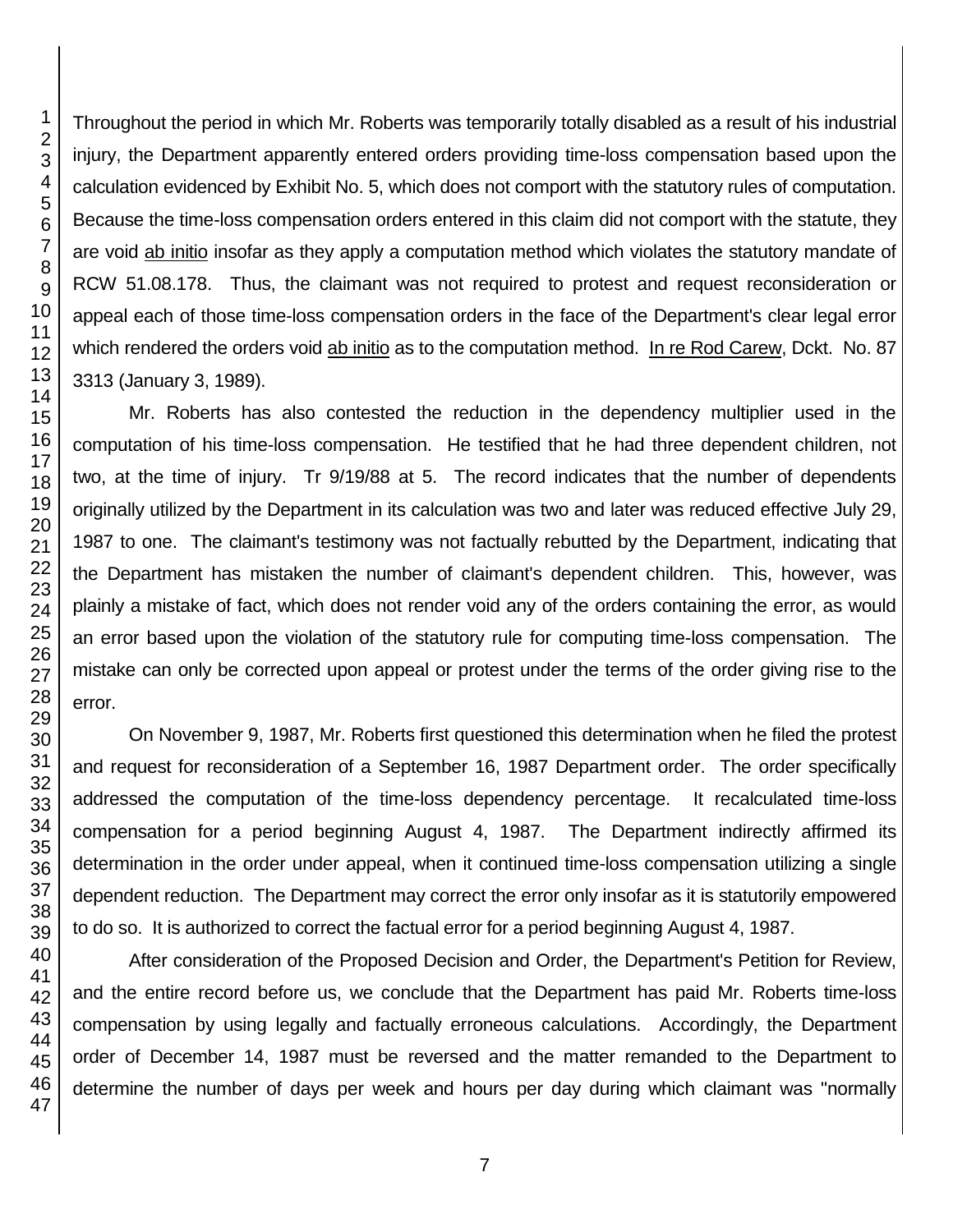employed" at the time of his industrial injury of July 31, 1985 and to calculate time-loss compensation accordingly, using the proper statutory multiplier. For guidance in this endeavor, we refer the parties to In re Ubaldo Antunez, Dckt. No. 88 1852 (May 3, 1989) and In re Jeanetta Stepp, Dckt. No. 87 2734 (June 12, 1989). The Department must also properly adjust claimant's dependency multiplier as noted above.

## **FINDINGS OF FACT**

1. On September 17, 1985, an accident report was filed alleging an industrial injury occurring to claimant, Dennis G. Roberts, on July 31, 1985 while in the course of his employment with Grant L. McLaughlin.

> On October 18, 1985, the Department issued an interlocutory order providing for payment of time- loss compensation for the period from August 1, 1985 through October 15, 1985. On November 15, 1985, the Department issued an interlocutory order providing for payment of time-loss compensation from October 16, 1985 through November 15, 1985. On December 18, 1985, the Department issued an interlocutory order providing for payment of time- loss compensation from August 1, 1985 through December 15, 1985.

> On February 12, 1986, the Department issued a determinative order providing payment of time-loss compensation from December 16, 1985 through February 15, 1986.

> On February 20, 1986, the Department issued an order allowing this claim for the industrial injury occurring July 31, 1985.

> On September 16, 1987, the Department issued an order determining that claimant's dependency multiplier in his time-loss compensation calculation was one, effective August 4, 1987, and demanding a refund of an overpayment of time-loss compensation in the sum of \$15.62; the order further provided that the claim was to remain open for authorized treatment and action as indicated.

> On September 18, 1987, the Department issued an order, communicated to claimant on September 21, 1987, providing two semi-monthly time-loss compensation payments for the period commencing October 4, 1987.

> On November 9, 1987, claimant filed a protest and request for reconsideration of the Department order dated September 16, 1987.

> On November 16, 1987, claimant placed in the U. S. mail a notice of appeal, received by the Board of Industrial Insurance Appeals on November 18, 1987, pertaining to the Department order dated September 18, 1987. The Board docketed the appeal No. 87 3979. On November 25, 1987, the Department issued an order holding in abeyance its order dated September 18, 1987. On November 30, 1987, this Board issued an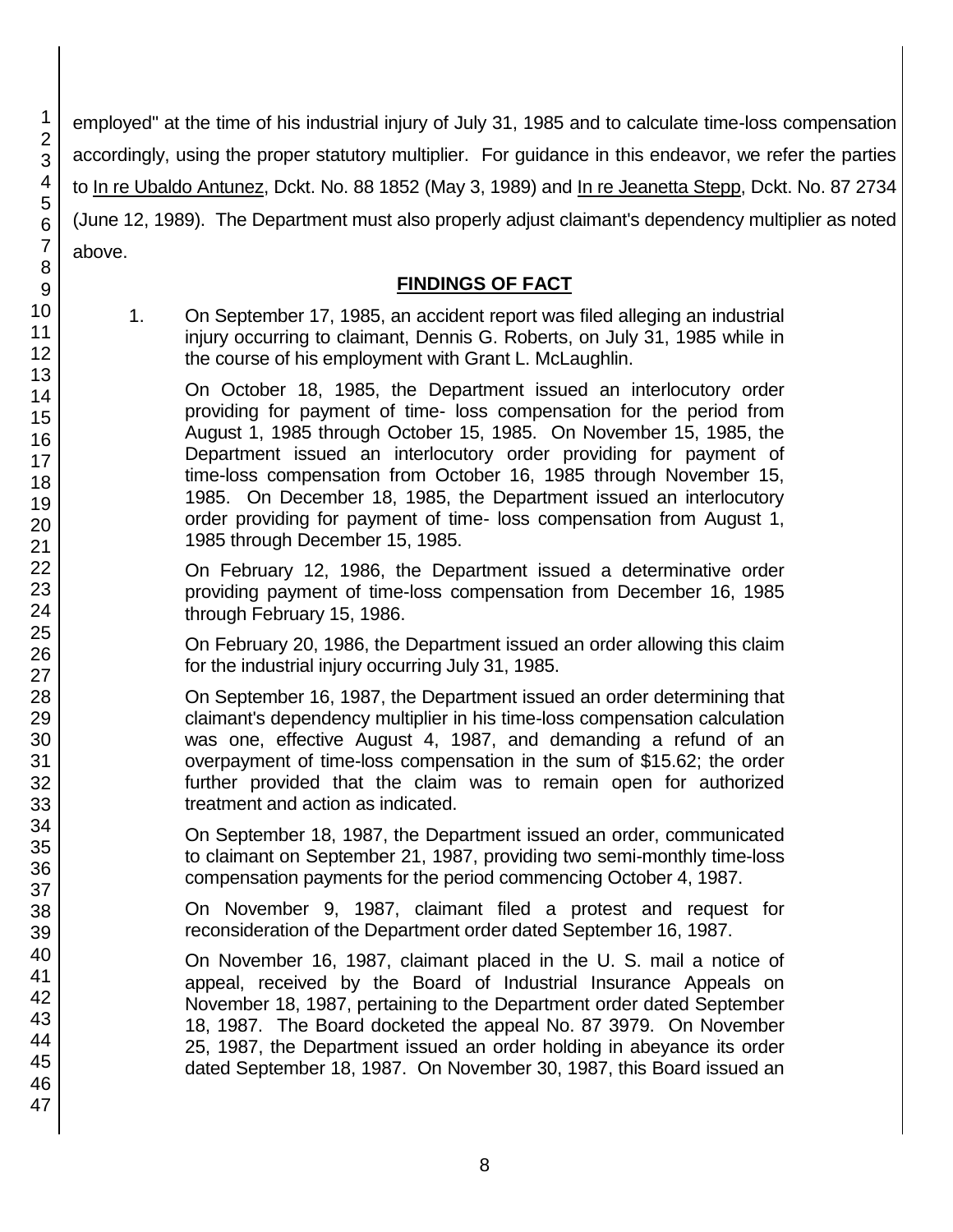order in Docket No. 87 3979, returning this matter to the Department for further action.

On December 4, 1987, the Department issued an order setting aside and holding for naught the Department orders dated September 16, 1987 and September 18, 1987, and providing that a further determinative order addressing the issue of entitlement to loss of earning power would be entered after additional information was obtained.

On December 14, 1987, the Department issued an order affirming the Department order dated September 18, 1987.

On January 7, 1988, claimant filed a notice of appeal with this Board from the Department order dated December 14, 1987. On January 26, 1988, this Board issued an order granting claimant's appeal and assigning it Docket No. 88 0073.

- 2. On May 16, 1983 Dennis G. Roberts sustained an industrial injury which gave rise to an industrial insurance claim, Claim No. J-263629.
- 3. Mr. Roberts worked for Grant L. McLaughlin Dairy from May 1, 1985 through July 31, 1985. On July 31, 1985 while in the course of employment with the Grant L. McLaughlin Dairy, the claimant, Dennis G. Roberts, bent over and turned, injuring his back. As a proximate result of this injury the claimant was temporarily totally disabled from any form of gainful employment on a reasonably continuous basis between July 31, 1985 and December 14, 1987. The July 31, 1985 industrial injury did not render claimant temporarily partially disabled.
- 4. As of December 14, 1987 the claimant's condition proximately caused by his industrial injury of July 31, 1985 was not fixed.
- 5. The claimant's normal employment at the time of his July 31, 1985 injury is reflected either by his employment during the month of July 1985 or by his employment over the three month period of May 1, 1985 through July 31, 1985. From July 2nd through July 11th, claimant worked 44 hours; from July 12th through July 18th, he worked 40 hours; and from July 13th to the time of injury, he worked 52 hours. He worked a total of 136 hours during July and received \$544.00 in actual wages. Over the three month period claimant averaged 138 hours of employment per month, as reflected by Exhibit No. 5. The number of hours per day and days per week he was normally employed are not reflected in the payroll record kept by the employer for the claimant.
- 6. The claimant's monthly wages at the time of injury fluctuated and were not fixed by the month. The number of hours per day worked and days per week worked varied throughout the period of May 1, 1985 through July 31, 1985.
- 7. On July 31, 1985 the claimant was married, with three dependent children under the age of 18.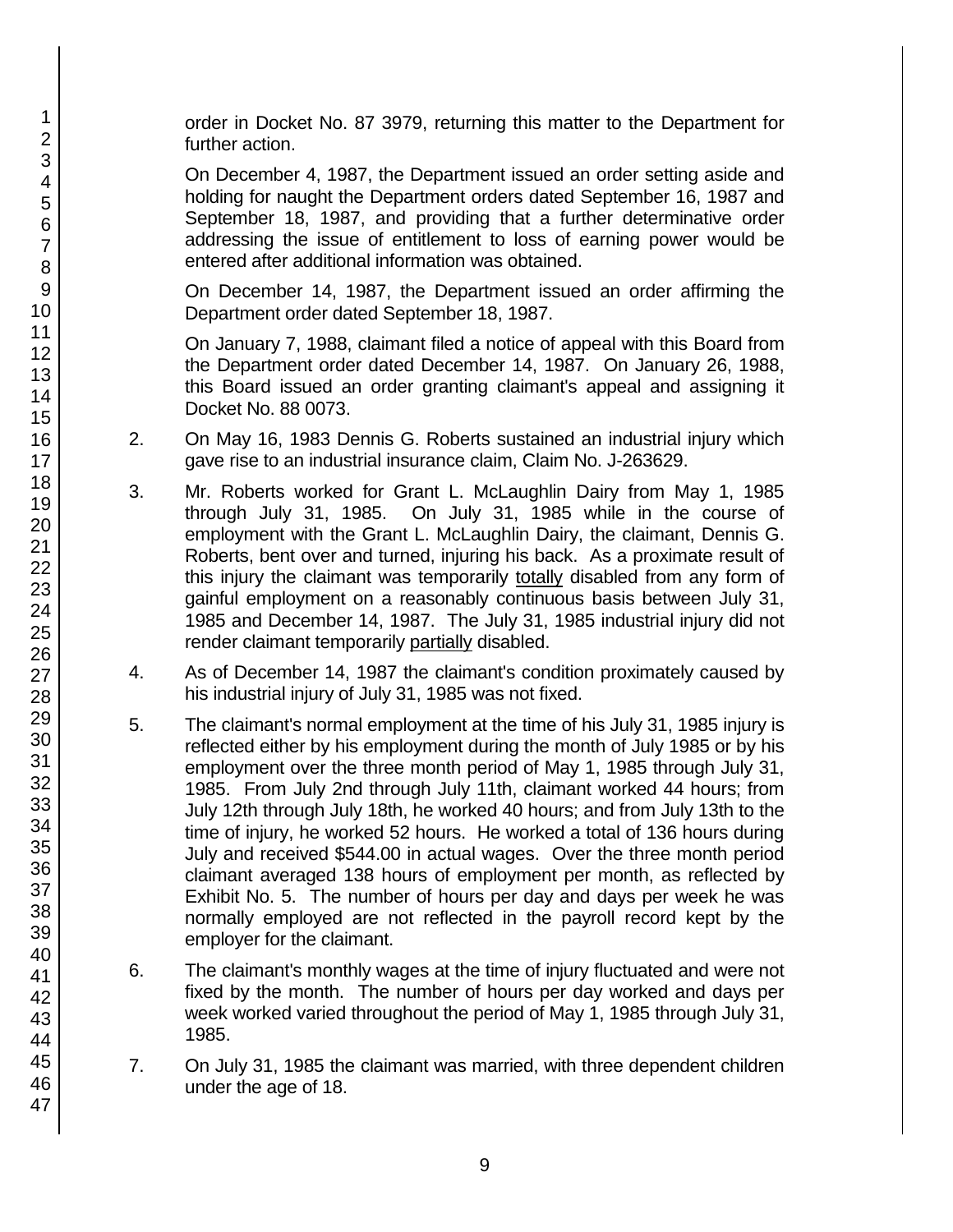8. Between July 31, 1985 and December 14, 1987 the claimant sustained no loss of earning power as a proximate result of his industrial injury of July 31, 1985.

## **CONCLUSIONS OF LAW**

- 1. Claimant's appeal was timely filed and the Board of Industrial Insurance Appeals has jurisdiction over the parties and the subject matter of this appeal.
- 2. The amendments to RCW 51.08.178 found at Laws of 1988, ch. 161, ] 12, p. 698-699, have prospective effect only and may not be retroactively applied to this claim involving a July 31, 1985 industrial injury.
- 3. Pursuant to RCW 51.08.178, the time-loss compensation rate to which the claimant is entitled must be determined by utilizing one of the statutory multipliers found in RCW 51.08.178(1)(a) through (g). All Department orders providing time- loss compensation in this claim were based upon an averaging of the wages claimant received during the entire three month period of his employment, and were entered by the Department without statutory authority and were void ab initio as to the calculation method used.
- 4. The time-loss compensation rate to which claimant is entitled is based upon a mistake of fact concerning the number of claimant's dependent children, which should be corrected effective August 4, 1987 to show that on the date of the industrial injury, July 31, 1985, claimant had three, not two, dependent children.
- 5. The claimant was not entitled to payment of loss of earning power compensation, contemplated by RCW 51.32.090(3), as a proximate result of the industrial injury occurring on July 31, 1985.
- 6. The order of the Department of Labor and Industries dated December 14, 1987 adhering to the provisions of an order dated September 18, 1987 providing two semi-monthly time-loss compensation payments for the period commencing October 4, 1987, was based upon a legally erroneous method of computation of the rate of time-loss compensation and a mistaken number of dependent children and should be reversed. This matter should be remanded to the Department to recalculate and pay time-loss compensation to the claimant for the period from August 1, 1985 through December 14, 1987 in accordance with the directives of this decision and order, requiring a determination of the normal number of hours per day and days per week worked by the claimant either during the three month period of May 1, 1985 through July 31, 1985 or during July 1985. Once that determination is made, the Department must use the proper multiplier found in RCW 51.08.178(1)(a) through (g). Further, the Department must recompute, effective August 4, 1987, the percentage reduction based upon the accurate redetermination of the number of